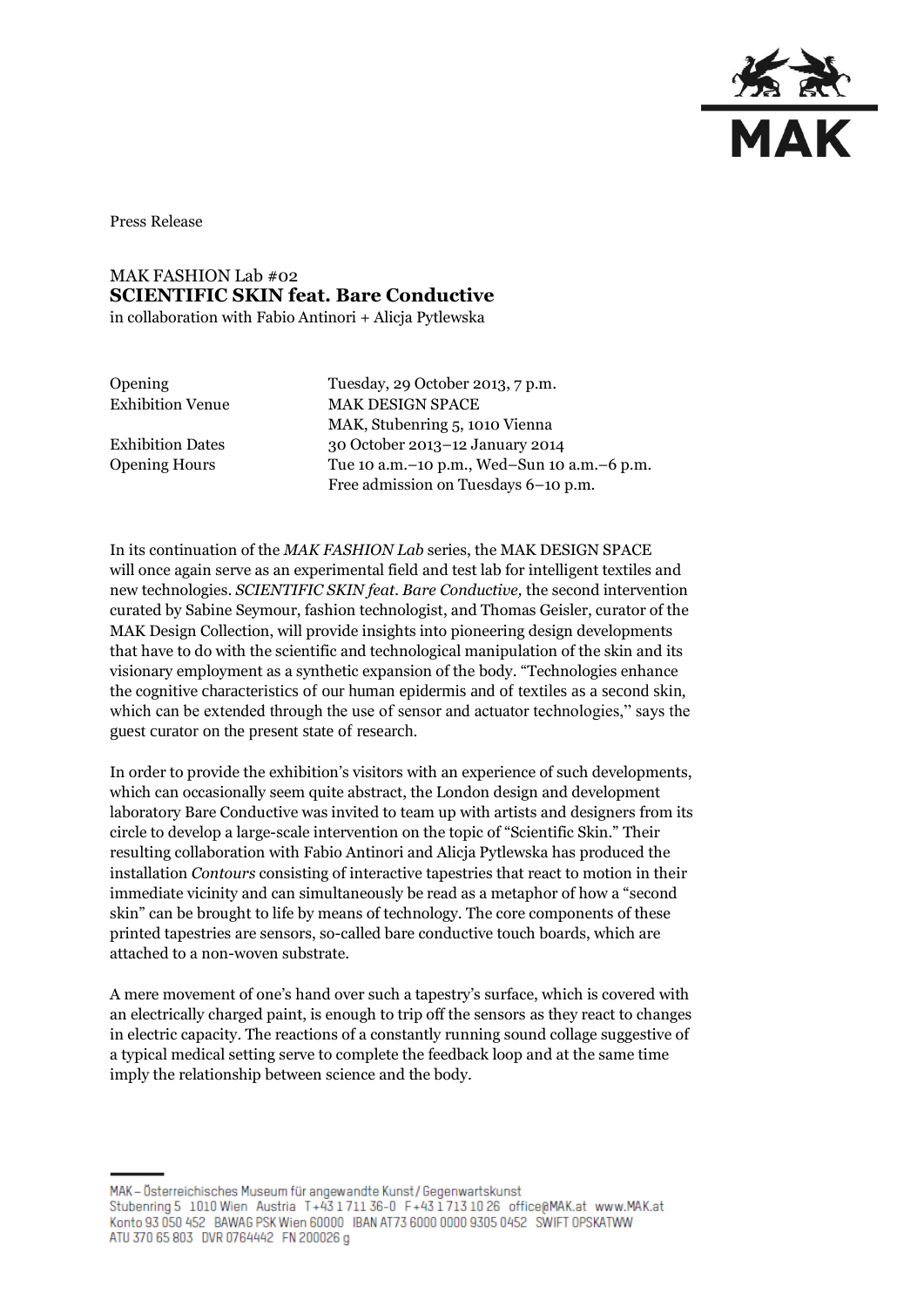

In their creation of these giant tapestries' outward appearance, the design team took its inspiration from the geometric and abstract design principles of Wiener Werkstätte artists such as Mathilde Flögl, Josef Hoffmann, Maria Strauss-Likarz, and Dagobert Peche. In doing so, the team has combined the conductive paint developed by Bare Conductive with traditional silkscreen printing processes. The ornamentation thus produced turns the printed tapestries into giant sensors that react to the signals of their environment.

To complement the main installation *Contours,* video works will provide insight into how scientists and artists are currently dealing with the theme of this second *MAK FASHION Lab.* While the conceptual video works *Skin Sucka* (2011) by Studio XO and the video *Swallowable Parfum* (2011) by Lucy McRae pose the questions of whether or not we want to change or even completely reprogram the biological characteristics of our human skin, the works *Future Farm* (2007) by Michael Burton and both *Expanded Self* (2012) and *Metabodies* (2013) by Sonja Bäumel show artistic realizations of microbiological research done on the human body.

The works of designer Amy Congdon, including *Quanticare* (2012), invite one on an excursion into "synthetic biology," a term that, according to scientific historian Luis Campos, was only coined following the 20th century's conclusion. The way in which this new branch of science is understood today has been strongly influenced by amorphous computing, which integrates the fields of artificial life, computer science, and biocomputing. The Computer Science and Artificial Intelligence Laboratory (CSAIL) at MIT (the Massachusetts Institute of Technology) was then one of the first research institutions worldwide to deal more closely with the complex technological implications of synthetic biology. "Even just a decade ago, epidermal electronics that can be applied directly to the skin were said to be an impossibility, but today these are being realized in research laboratories worldwide and are showing immense potential that includes medical monitoring of the human body via sensors," says Seymour by way of explaining the significance of interdisciplinary research with regard to the development of intelligent materials, which will be discussed on the MAK blog fashion.MAK.at to accompany and expand upon the exhibition.

The in part artistic and hypothetical video works, based on high-tech and scientific research, will be juxtaposed with handmade material experiments by the avant-garde fashion designer Carol Christian Poell, of whose work the MAK Collection is home to a Special Archive. The presented lookbooks and object photographs of clothing and accessories made of animal skins transparently tanned or colored with bull's blood attest to the designer's continuous analysis of the "skin" theme in his collections.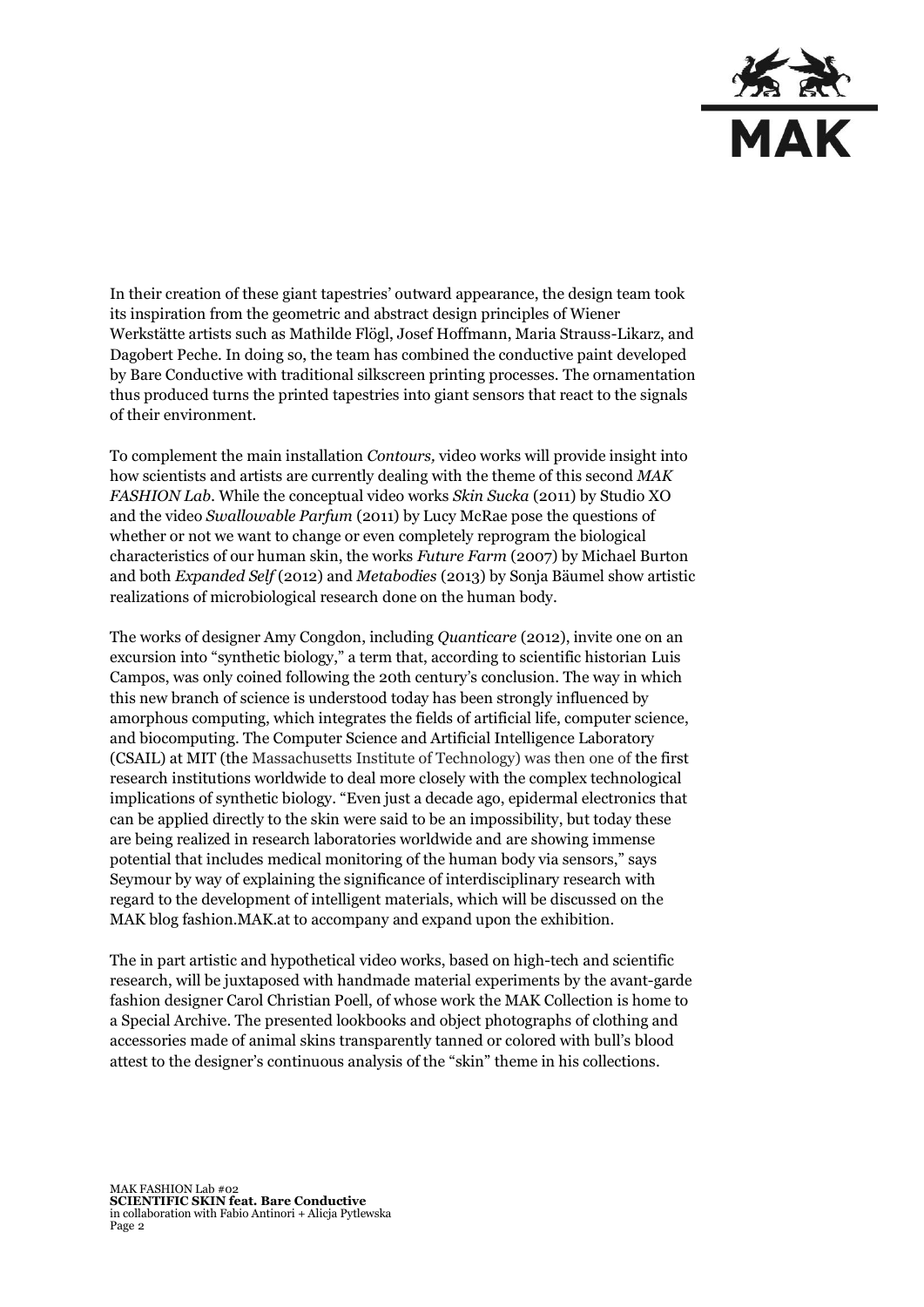

A chance to deal intensively with the theme of the *MAK FASHION Lab #02* will be offered by the *departure*/MAK d>lab.07 workshop *The Body as Actuator* with Sabine Seymour and Bare Conductive's Matt Johnson (30 October 2013, 10 a.m. to 6 p.m.), which will be organized as part of the series *design<sup>&</sup>gt; new strategies,* a cooperative project of the MAK and *departure* – The Creative Agency of the City of Vienna. Participation is free of charge but limited to a maximum of 20 individuals. Registration is possible until 23 October 2013 at d-lab@departure.at.

**Sabine Seymour** is a fashion technologist and head of the Fashionable Technology Lab at Parsons The New School for Design in New York and co-chair of the Rockefeller Foundation-sponsored project Computational Fashion at the Eyebeam Art+Technology Center in New York. She is also a guest professor at Aalto University in Helsinki and Chief Creative Officer of her own company Moondial in New York and Austria. moondial.com

**Matt Johnson** is a techno designer and co-founder of the design studio **Bare Conductive** in London. The focus of his work lies in the development and production of electrically conductive materials. He is the inventor of Bare Paint, the first non-toxic conductive paint, which is ideal for both prototyping and experimentation and learning with electronics. bareconductive.com

**Fabio Lattanzi Antinori**'s work deals with the individual and the group from a social, historical and cultural perspective, with an emphasis on systems of the corporate world, postmodern society and mass culture and a special interest in the role of data.

fabiolattanziantinori.com

**Alicja Pytlewska** lives as a designer and book illustrator in London and works in a multitude of disciplines on the fringes of art, design and technology. She is a graduate of the Royal College of Art and has a special interest in user interfaces. studioala.me

Press photos are available for download at MAK.at/press.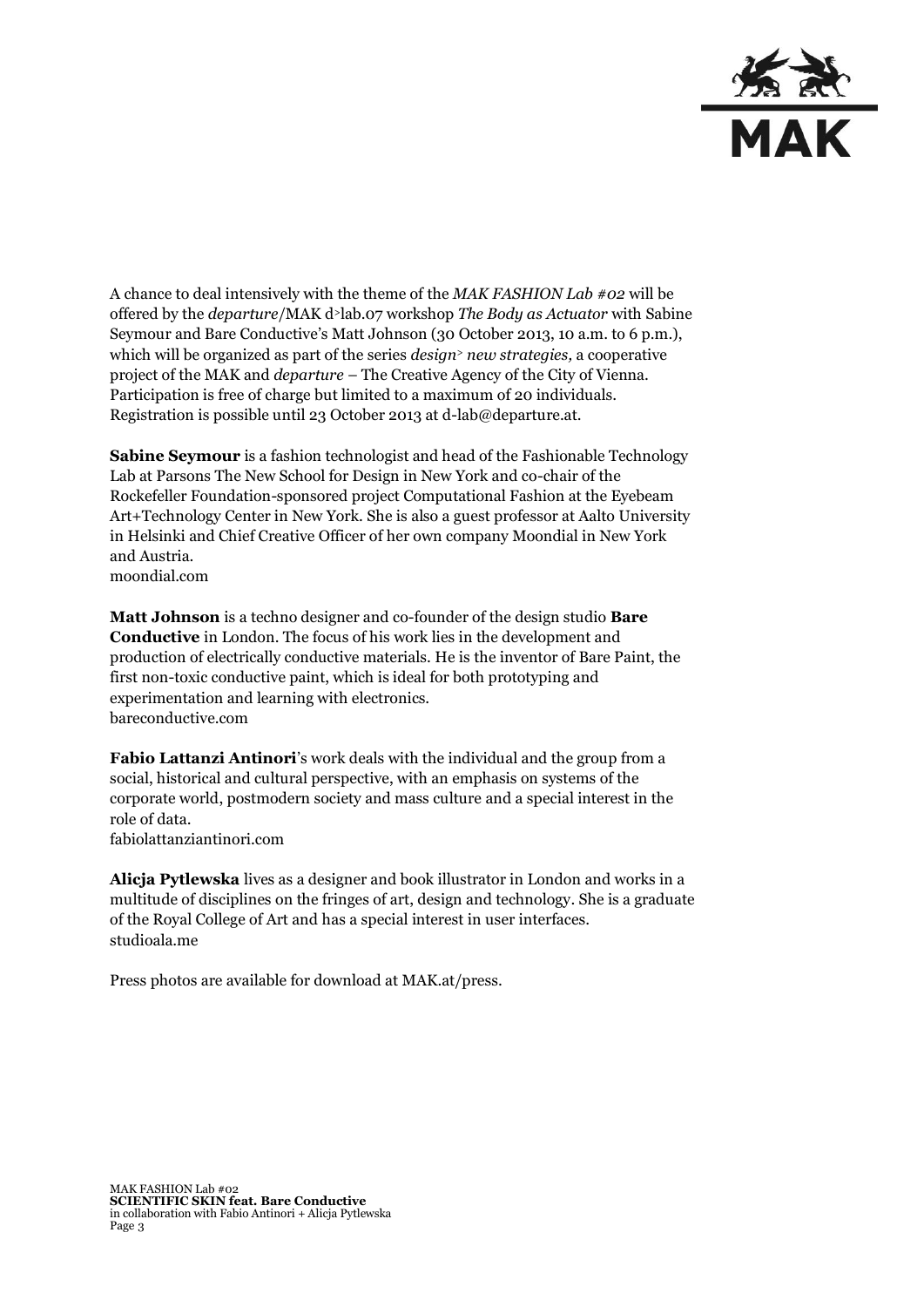

Press Data Sheet

## MAK FASHION Lab #02 **SCIENTIFIC SKIN feat. Bare Conductive**

in collaboration with Fabio Antinori + Alicja Pytlewska

| Opening                                | Tuesday, 29 October 2013, 7 p.m.                               |
|----------------------------------------|----------------------------------------------------------------|
| <b>Exhibition Venue</b>                | <b>MAK DESIGN SPACE</b>                                        |
|                                        | MAK, Stubenring 5, 1010 Vienna                                 |
| <b>Exhibition Dates</b>                | 30 October 2013-12 January 2014                                |
| <b>Opening Hours</b>                   | Tue 10 a.m. - 10 p.m., Wed-Sun 10 a.m. - 6 p.m.                |
|                                        | Free admission on Tuesdays 6-10 p.m.                           |
| <b>Guest Curator</b>                   | Sabine Seymour                                                 |
| Curator                                | Thomas Geisler, Curator, MAK Design Collection                 |
| Scientific Advisor:                    | Barbara Karl, Curator, MAK Textiles and Carpets<br>Collection, |
|                                        | Heidemarie Caltik, Curator, MAK Design-Info-Pool               |
|                                        | <b>Collection and Special Archive Design Pioneers</b>          |
| <b>MAK Admission</b>                   | € 7.90 / reduced: € 5.50 / family ticket: € 11 /               |
|                                        | free admission for children and teens up to 19                 |
| departure/MAK d <sup>&gt;</sup> lab.07 | Wednesday, 30 October 2013, 10 a.m. $-6$ p.m.                  |
|                                        | The Body as Actuator                                           |
|                                        | Workshop with Matt Johnson/Bare Conductive                     |
|                                        | and Sabine Seymour (in English)                                |
|                                        | MAK DESIGN SPACE / MAK Columned Main Hall                      |
| <b>Supporting Program</b>              | Wednesday, 30 October 2013, 5 p.m.                             |
|                                        | Artists' and Curators' talk with Matt Johnson/Bare             |
|                                        | Conductive, Fabio Antinori, Alicja Pytlewska and               |
|                                        | Sabine Seymour, Guest Curator (in English)                     |
|                                        | <b>MAK DESIGN SPACE</b>                                        |
|                                        | Thursday, 21 November 2013, 5 p.m.                             |
|                                        | Curator's guided tour with Thomas Geisler, Curator,            |
|                                        | <b>MAK Design Collection</b>                                   |